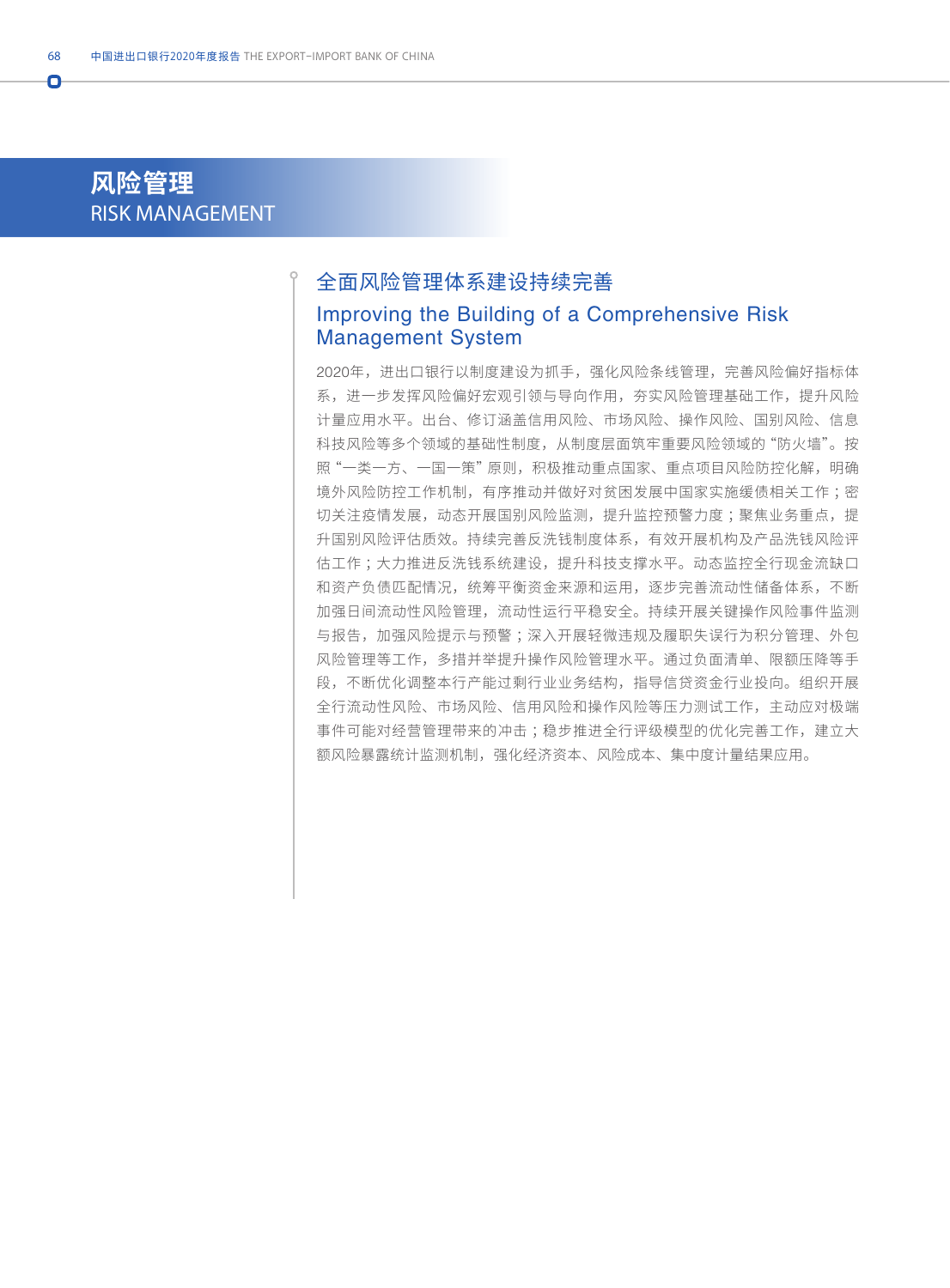ŋ

In 2020, the Bank strengthened management on the risk line with the focus on institutional building and refined the system of risk appetite indicators to make sure that risk appetite plays a leading and guiding role in the Bank's overall business operations. It continued to solidify the foundation for risk management and enhanced the application of risk measurement. The Bank introduced and revised basic regulations covering credit risk, market risk, operational risk, country risk and IT risk, thus reinforcing the firewall against major risks.

Following the principle of adopting customized policies and solutions for different clients and assets, the Bank took proactive measures to forestall and defuse risks in major countries and key projects. A working mechanism was set up for risk prevention and control on overseas projects and debt suspension related work was advanced as planned.

The Bank closely followed the latest developments of the COVID-19 pandemic, evaluated country risk on the basis of the evolving situation and intensified risk monitoring and early warning. Taking into full consideration its business priorities, the Bank improved the quality and efficiency of country-specific risk evaluation.

The Bank continued to improve the institutional framework for anti-money laundering (AML) risk management, and carried out risk evaluation of the Bank's business units and products. Increased efforts were made in developing a system that could render stronger technological support for AML risk management.

The Bank monitored its cash flow gap and asset-liability matching in a dynamic way, and kept a balance between fund raising and utilization. To ensure stable and safe liquidity, the Bank steadily improved the liquidity reserve system and strengthened intraday liquidity risk management.

The Bank continued to monitor and report key operational risk events with reinforced risk indications and early warnings. Multiple measures were taken to improve operational risk management by strengthening credit management of minor violations of regulations and misconduct, and outsourcing risk management. It introduced a negative list of industries with excess production capacity and restricted credit quotas to those industries, so as to guide credit disbursement and optimize business structure.

The Bank conducted stress tests in different risk scenarios including liquidity risk, market risk, credit risk and operational risk, and took the initiative to prepare for and cope with potential extreme incidents that may impact operation and management. By establishing a statistical monitoring mechanism for large-scale risk exposures and strengthening the application of the measurement results of economic capital, risk cost and concentration ratio, the Bank optimized its rating model in a steady manner.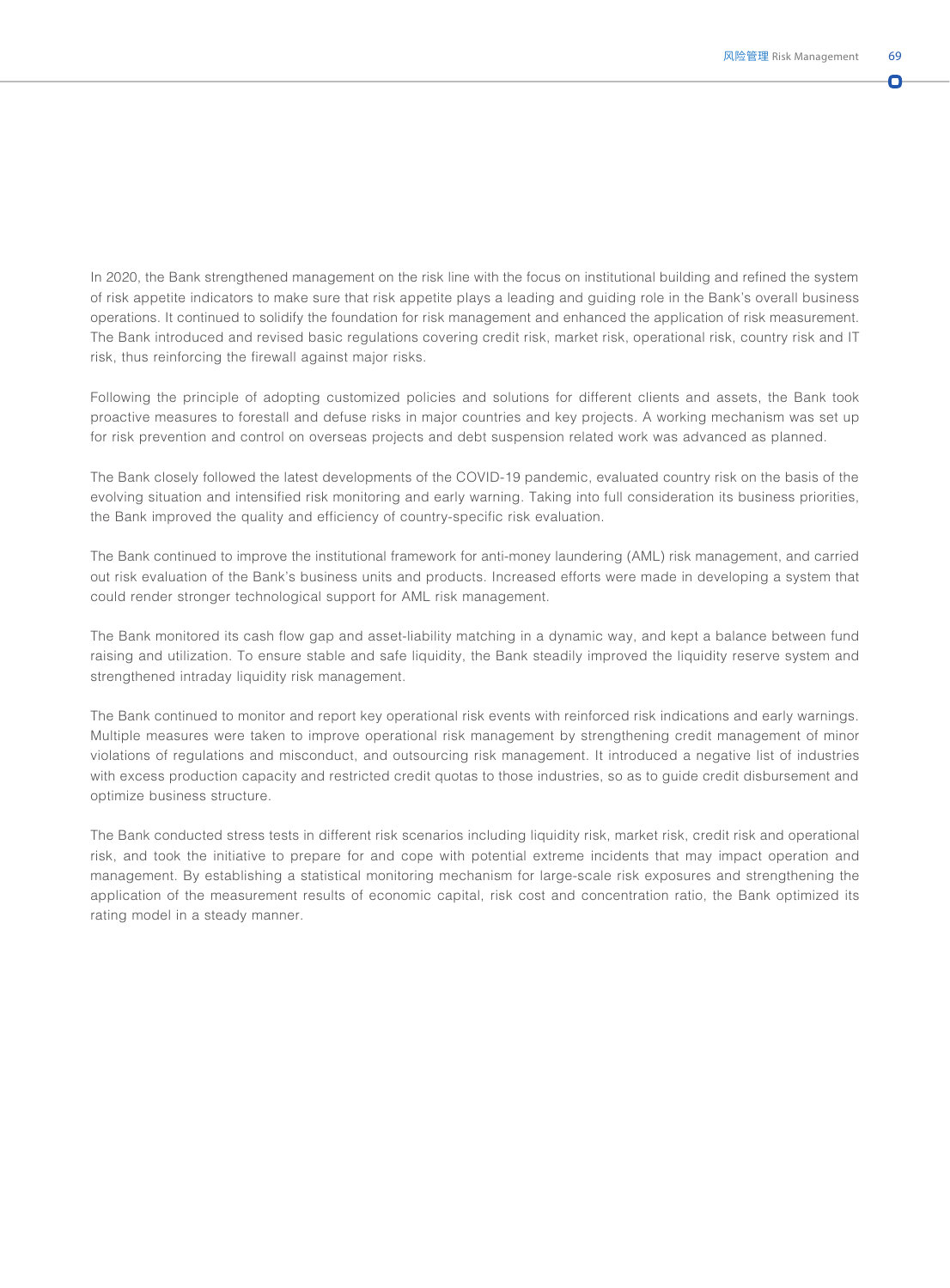### 风险防范化解攻坚战取得重大成果 Making Achievements in Forestalling and Defusing **Risks**

2020年是本行三年风险防控攻坚战的决胜之年,进出口银行按照《"一类一方、一户 一策"风险化解工作方案》,在科学分析、精准研判项目风险特征的基础上,通过多 种途径推动风险项目处置化解,坚持底线思维,有效遏制年初全行不良资产上升态 势,全行资产质量基本保持稳定。加大重点攻坚项目化解力度,加强风险监测台账 管理,多措并举落实不良贷款处置计划,足额审慎计提拨备,结合全行经营管理的 实际情况,加大贷款减值准备的统筹管理力度,不断增强全行风险抵御能力,全行 风险化解工作取得积极进展。

The year 2020 marked a decisive year for the Bank to accomplish its three-year (2018-2020) plan on risk prevention and control. According to the *Work Plan on Defusing Risks Through Tailor-made Solutions for Each Client and Asset* and on the basis of scientific analysis and accurate study of project risks, the Bank incorporated the bottom line into thinking and took multiple measures to dispose of and defuse risk projects. As a result, the momentum of the rising non-performing assets at the beginning of the year was effectively curbed at the year end, and the Bank's asset quality was kept stable in general.

The Bank stepped up efforts to mitigate risks in key projects, strengthened the management of risk monitoring record and took various measures to implement the disposal plan of non-performing loans. It made full and prudent provision, and strengthened the overall management of loan impairment provision according to the actual situation of its operation and management. In so doing, the Bank enhanced its capacity for risk prevention and made progress in defusing risks.

Ō